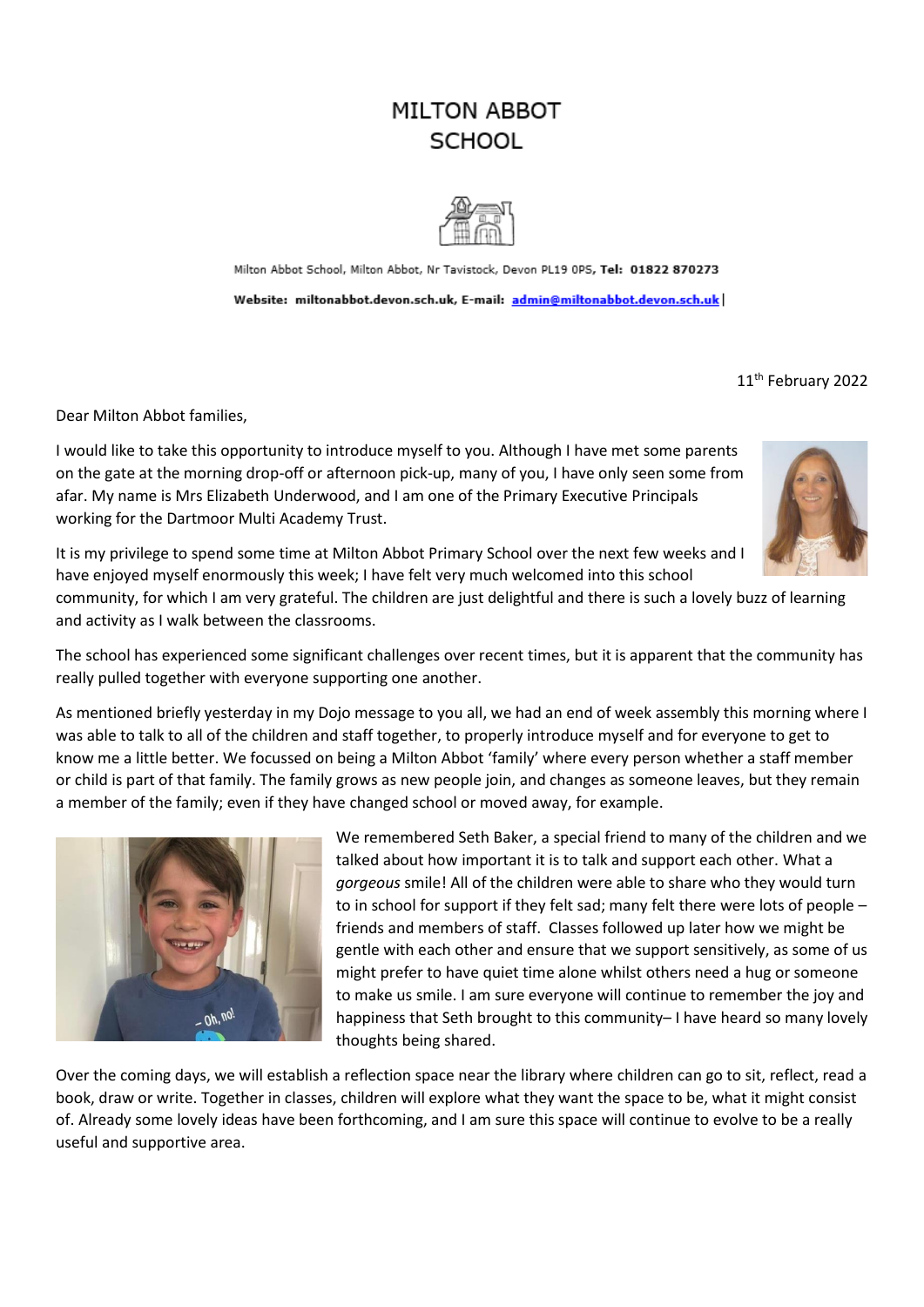### **Parents Forum**

It has been really interesting to meet some parents this week and talk briefly about the school. In order to further these conversations and enable you to contribute your thoughts, you may be interested in joining a forum for parents and carers after half term. These occasions enable us to talk about the school together, in support of its onward journey and future development. We certainly value your thoughts and opinions. Everyone who has a child at the school is welcome to attend. More details about this and a proposed date and agenda will be issued in due course.

### **EYFS news**

Little Owls and Reception have had a very exciting 'love' themed week! We have been making nature hearts, handprint bouquets and enjoyed tasting our homemade cornflake cakes!

### **Barn Owls news**

We have had a busy week in Barn Owls. In maths, Year 1 have been looking at place value to 100 while Year 2 have been looking at statistics with tally charts and pictograms. Meanwhile in English we have been revising punctuation by marking Miss King's letter for mistakes (so many missing full stops!) and beginning to look at commas. Inspired by Children's Mental Health Week this week, we have set time aside every afternoon for acts of self-care, including exercising, talking about our feelings and practising gratitude. We also spent time with our resident guinea-pigs, Cookie and Coco and discussed who in the school we could talk to (and had lots of fluffy cuddles). Next week is Random Acts of Kindness week, so we've been brainstorming different ways we can spread kindness, love and joy within school. Watch this space!









# **Tawny Owls news**



We have been very busy in Tawny Owls this week! Within art we explored how to use and manipulate sand into different sculptures, based on our work about the artist Andy Goldsworthy.

Within our science lesson we had to present our knowledge and understanding regarding a certain endangered animal to a very large audience which included both our class, teachers and some special visitors from Marjon University.

We also enjoyed a very muddy Forest School session in which we all made bird feeders using oranges, bamboo sticks and string!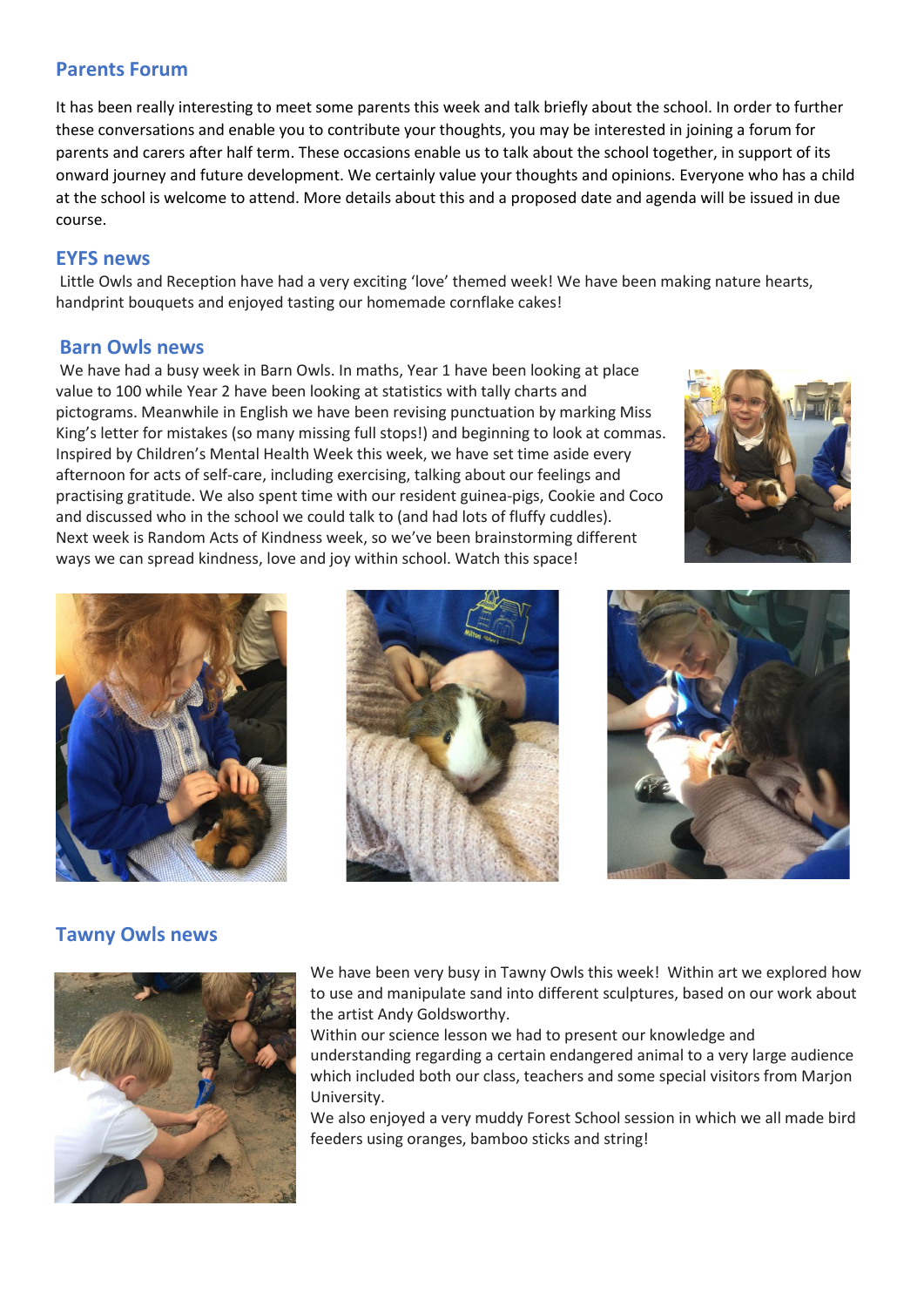We finished the week by making Valentines Cards for our loved ones and talking about how important it is to show and share our love to family, friends and loved ones both at school and at home.

**Eagle Owls news**



**English:** This week, the children finished their 'Invent / end of sequence piece of writing. This was centred around the book 'Flood' by the author Alvaro F Villa. The children produced some excellent, creative pieces of work whilst at the same time developing certain grammar skills such as adverbial phrases / relative clauses, expanded noun phrases and speech punctuation for dialogue. All of this was finished off with a lovely classroom display of their hard work. Great work by all.

**Science:** We were really lucky on Wednesday to welcome a group of BEd Year 2 students from MARJONS University to be part of our science learning. The children were fantastic and really impressed everyone with their clear and confident speaking about their learning of 'Evolution and Inheritance'. We also had a great lesson learning about cladograms, which essentially are diagrams showing shared characters between living organisms. We used biscuits to build the children's understanding which doubled up as a break time treat. A great morning!





**Art:** Continuing to build on prior learning, this week the children used acrylic paints to paint in the style of our artist in focus, Claude Monet. They continued to develop using flat bristled paint brushes and the technique used by Monet of 'Touch'. They also continued to focus on how he used light and reflection in his pieces and employed this in their work.

# **Safeguarding and Wellbeing**

As you may be aware, this week has been *Children's Mental Health Week* and there are some fantastic free resources available to support you at home as well as the support that we offer in school. Children and young people often suffer from anxiety – this is a normal emotion to feel, and we all get this from time to time. Here are four practical strategies to dealing with anxiety –

1. **Normalise anxiety** with children - talk openly about experiences – this can build resilience andselfesteem. Worry time can be a powerful tool for making time to talk about anxiety.

2. **Make time for mindfulness** – this can be through meditation, breathing techniques or movement.

3. **Conscious breathing** – 5 finger breathing is a useful tool where children can focus on breathingrather than on what they are feeling anxious about.

4. **Basic neuroscience** – build knowledge and understanding. Rather than being consumed by anxiety in the 'emotional brain' (limbic system), a child can learn the importance of regulating their emotions using their 'thinking brain' (neocortex).

Here are some signs that a child may be struggling with their mental health and wellbeing:

• A change in their usual behaviour, e.g., a sudden withdrawal, increased aggression,increased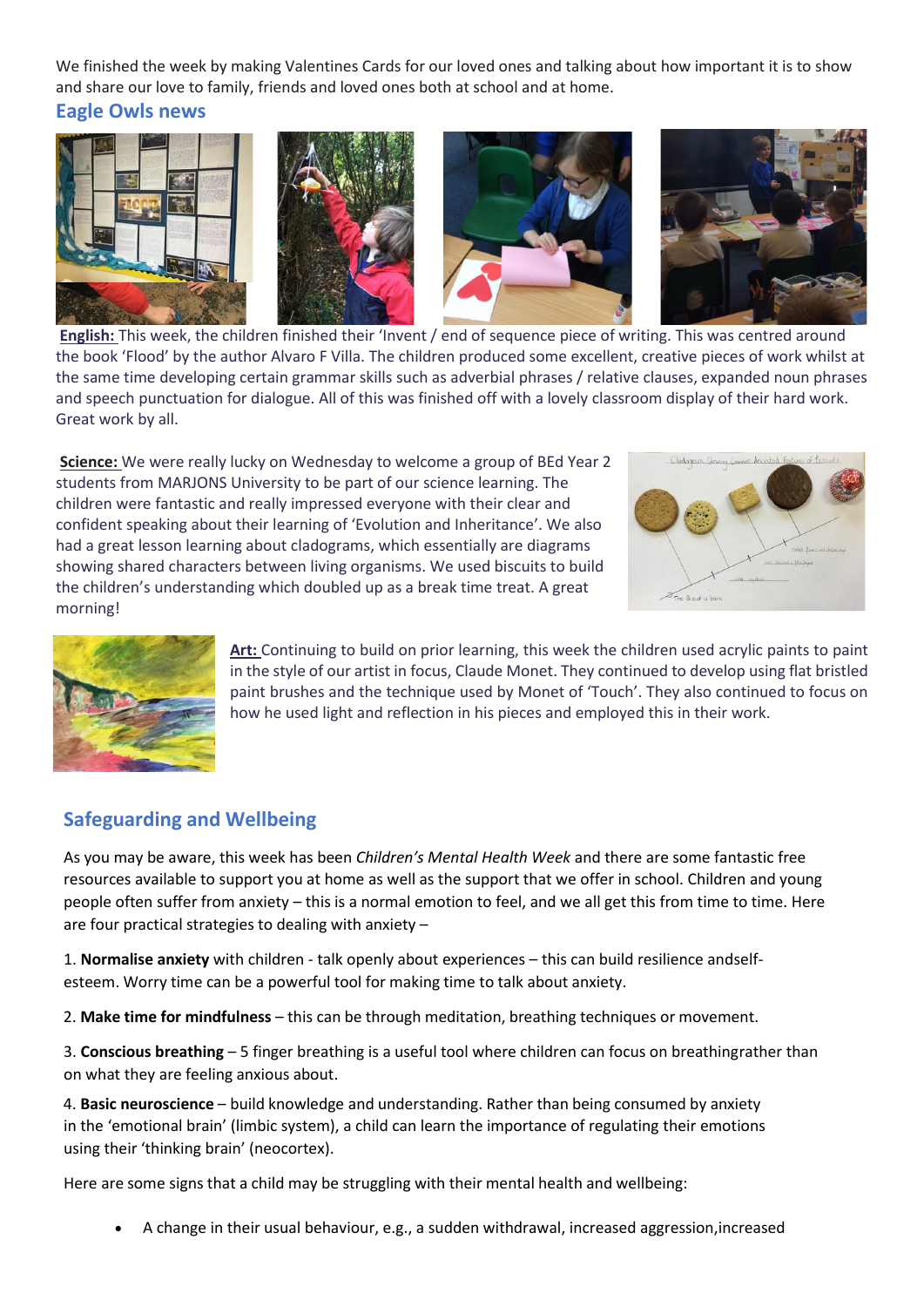tiredness, increased apathy

- Anxiety
- Symptoms of depression
- Seemingly inexplicable outbursts
- Increased difficulties in friendship groups
- Changes in eating or sleeping patterns

There is some useful advice here - Anxiety in children - NHS [\(www.nhs.uk\)](https://www.nhs.uk/mental-health/children-and-young-adults/advice-for-parents/anxiety-in-children/)

# **The Aim Group: Support for Parents & Carers**



The AIM group have just started to support all of the **Dartmoor Multi Academy Trust** schools and as such have also extended their offer to Milton Abbot.

Chris Greenfield (seen on the left here) has asked me to forward this message to parents and carers to explain exactly what this platform can do to help you and how it could ensure a further understanding of anything that might be troubling your children, or even help to give you a new skill and provide 'a leg up' into a new line of work.

"Hello, I am Chris and I work for a company called the AIM group. By using some funding that the government has in a pot called *the adult education budget*, we can offer parents and families an opportunity to learn more ways to identify and support their children for free.

I am on hand to discuss any questions you might have about what we do, and how the courses could help. It could be that you have experienced a noticeable change as a result of covid, or sadly suffered a bereavement which has affected you and your family, or perhaps you have noticed a particular new or reoccurring behaviour pattern. The courses we have on offer are designed to help you gain a much better understanding on each individual topic. To be eligible to access the courses, the only criteria the learner must meet is the following:

- To be aged 19 or over on or before 31<sup>st</sup> August 2021
- Have lived in the UK/EU for 3+ years
- Not already on a government funded course (Apprenticeship. for example)"

If you are interested in undertaking one of these Free Online courses, then please complete the following link [Milton](https://eur03.safelinks.protection.outlook.com/?url=https%3A%2F%2Flinkprotect.cudasvc.com%2Furl%3Fa%3Dhttps%253a%252f%252ftheaimgroup.co.uk%252fbooking-form%252f0014J00000gdxkN%26c%3DE%2C1%2CbOgrT4enr4nfURUmC2SkBGZ-DBA7VqvMl7SvMS8pWz0o6s-cdeFe4UNnnYKo8GGeXB_wu5hbGVezbjO2EGtAPc1HhvABvO2txMTw4rrttGzpkd7h-Xeu0lOuxas%2C%26typo%3D1&data=04%7C01%7Ceunderwood%40dmatschools.org.uk%7Cabebc9ed0c404eb546e908d9eb1d4c91%7C3b076d9078b24abd9e05c20f26289c46%7C0%7C0%7C637799333363154807%7CUnknown%7CTWFpbGZsb3d8eyJWIjoiMC4wLjAwMDAiLCJQIjoiV2luMzIiLCJBTiI6Ik1haWwiLCJXVCI6Mn0%3D%7C3000&sdata=2dwDLduacK4DyZH3uihQm0AJMsfuFMcy8THmLqiwePA%3D&reserved=0) Abbot School Link **This will then allow Chris Greenfield to contact you and discuss how this might help to support.** Any questions you may have, **Chris Greenfield** will be in touch on **0203 900 3091** once you have registered your interest.

### **Attendance**

I have spent some time this week looking at attendance information and data at Milton Abbot Primary. The link between a child's attendance at school and improved outcomes and life chances is well documented. We want to help all children and young people to fulfil their potential and get the most out of their education. Children make the best progress when they attend school everyday as they build on the knowledge and skills being developed throughout each sequence of lessons. Every day in school counts. Even a small drop in attendance can lead to a child missing a significant part of their education.

Of course, there will be unavoidable absences for illness or medical appointments, but we want to minimise these where possible. Pupils and families will not be penalised for legitimate non-attendance due to Covid 19.

Please do not hesitate to get in touch with school at any time if you have any queries around attendance expectations and procedures.